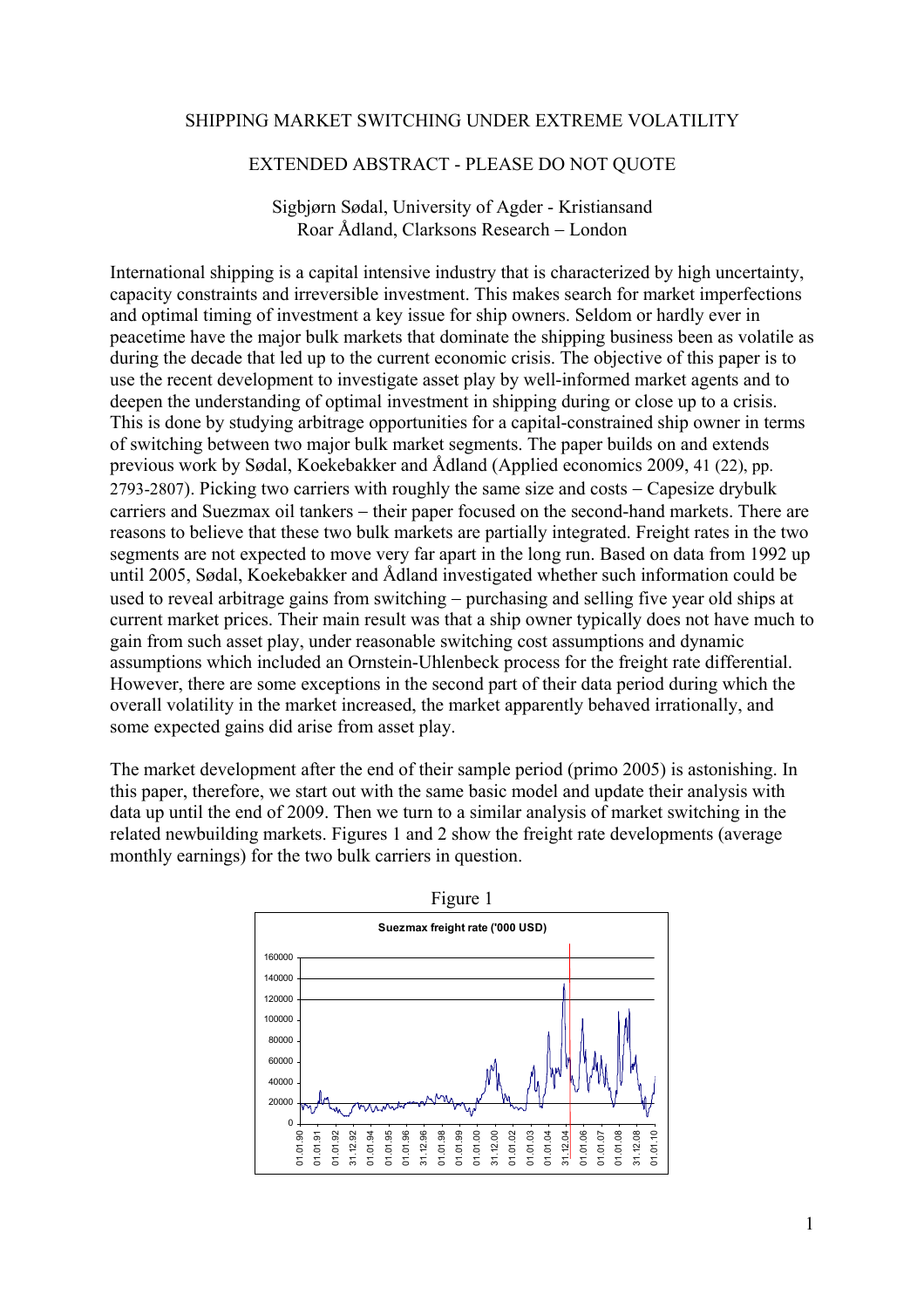

The end of the sample period used by Sødal, Koekebakker and Ådland is marked with a vertical bar in both figures. As can be seen, the tanker market remained volatile at a distinct higher level than before, and a kind of regime shift seems to have taken place. The drybulk market more or less went wild shortly after 2005. Figure 3 shows the freight rate differential between the two sectors from figs. 1 and 2. The markets gradually became more separated until the rather extreme development in the dry bulk market started.



Figure 3 confirms or nails down, one might say, the tendency of increasing uncertainty and market separation that was also noted and investigated by Sødal, Koekebakker and Ådland. This makes it highly interesting to continue with analysis of market switching in these markets to test the real options valuation models in new environments and to understand better the relationship between the global economic crisis and the development of global shipping. The formal analysis consists of two main parts:

(1) Updated and extended analysis of asset play in the second-hand markets. The results in Sødal, Koekebakker and Ådland (2009) are supplemented by new data as described above.